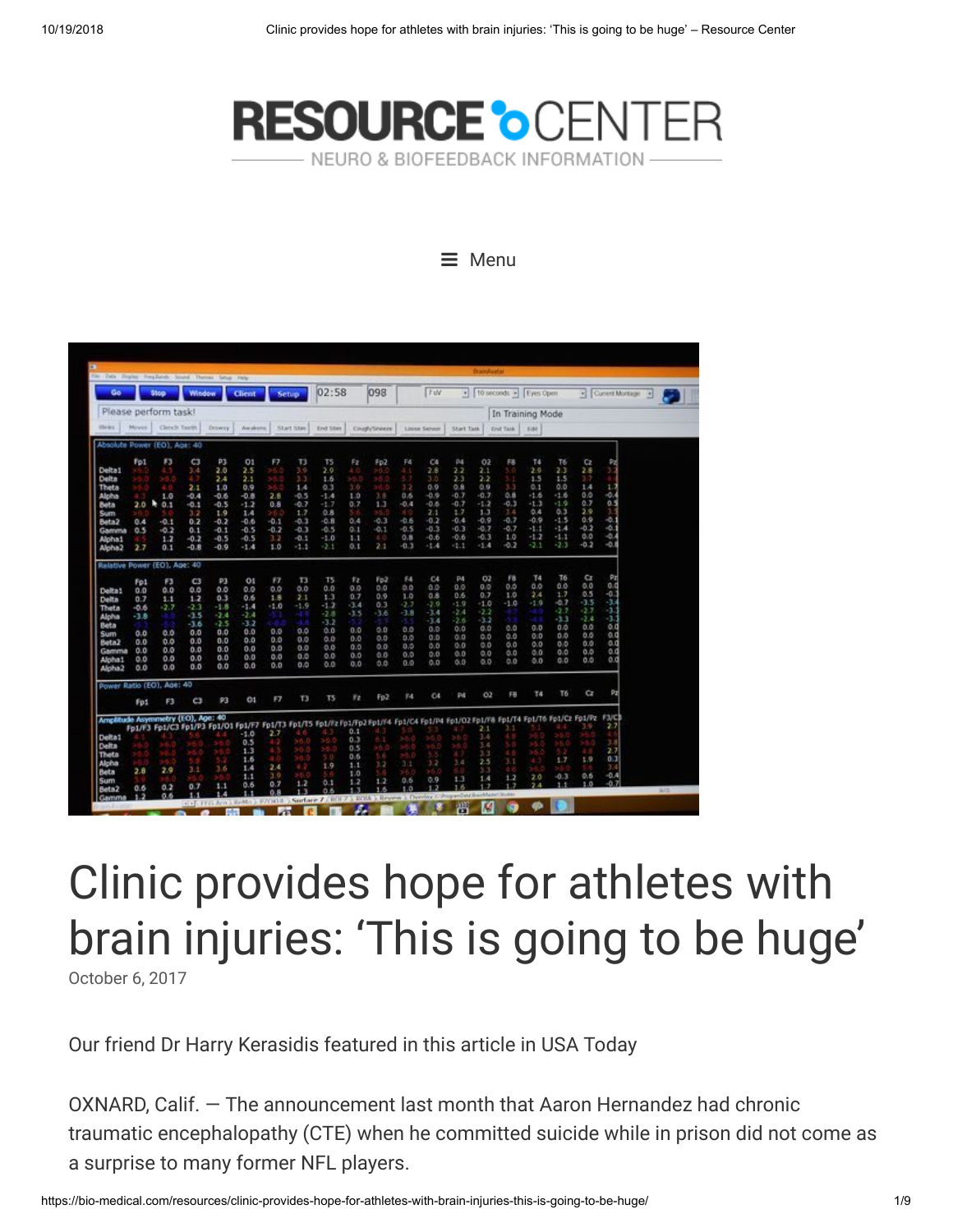That's because they suspect they have the degenerative brain disease diagnosed too.

Former Kansas City Chiefs running back Larry Johnson said on Twitter he's "certain" he has CTE, which has diagnosed posthumously in 111 former NFL players. Hall of Fame receiver Cris Carter said he lives in "fear of the unknown." Husain Abdullah, who retired at age 30 last year after sustaining his fifth concussion, told USA TODAY Sports former players know "things can get bad and get bad in a hurry."

Worst of all for these players and other athletes is there is no reliable way to test for CTE in the living. And there is also no treatment for anybody with symptoms of the disease.

However, several former NFL, college and high school football players and other athletes say they are finding success at a recovery center in Southern California that claims to help rehabilitate brains suffering from the effects of repeated and severe trauma.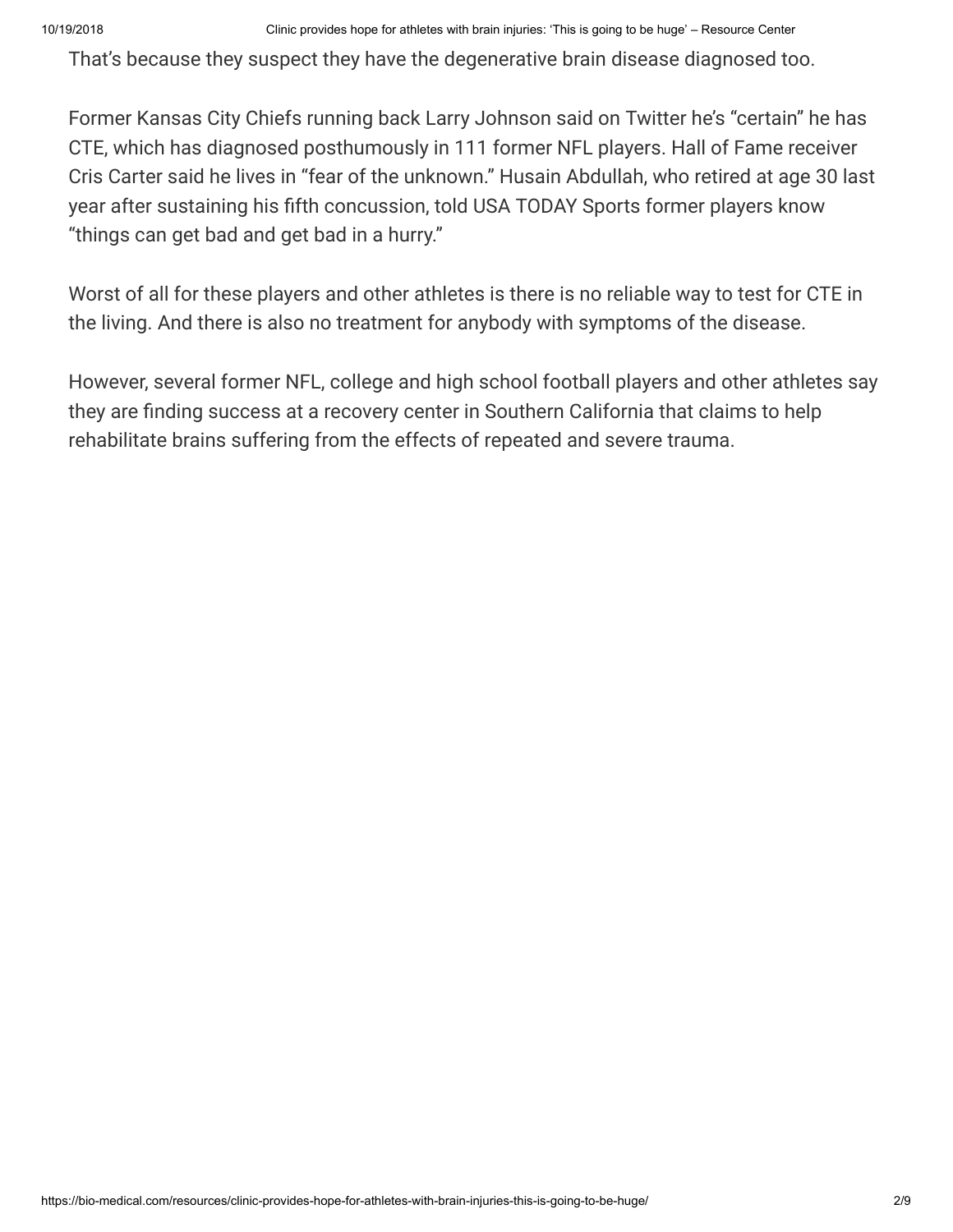

Patients at Pure Recovery are put through exercises intended to help the brain rehabilitate from injuries. (Photo: Jayne Kamin-Oncea, USA TODAY Sports)

"I didn't think it was something that could be fixed," Jermichael Finley told USA TODAY Sports. He retired from the Green Bay Packers in 2015 after he says he sustained five concussions in his football career.

"I noticed irritability began to set in and really didn't know what to do. When I heard about the place, my first thought was, 'Man, this is not my kind of deal.' I was told to think outside the box and see what's going on with my brain."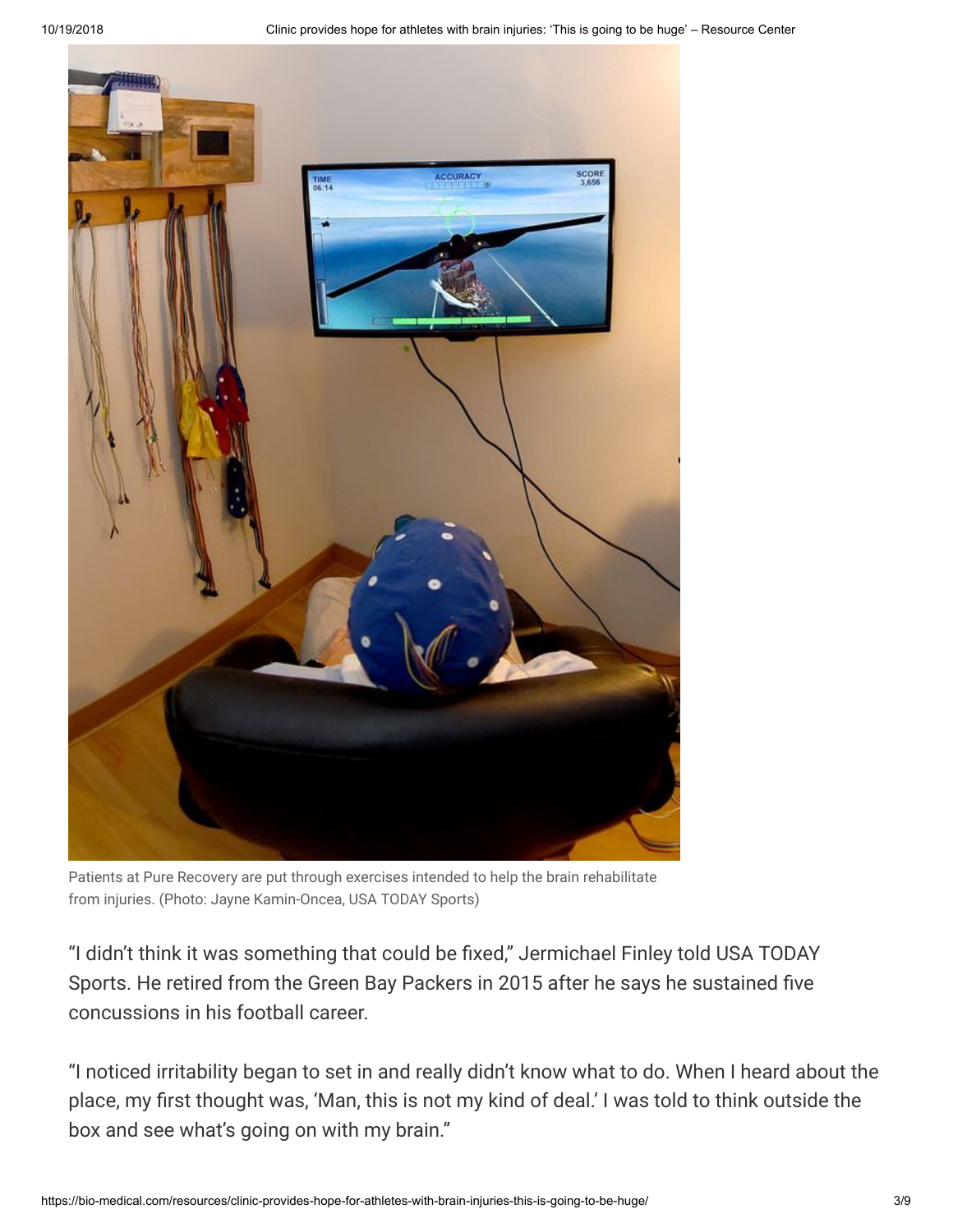Pure Recovery California Center, located in this beach town about 60 miles north of Los Angeles, was founded in 2014 by Deborah Whitney, a former executive for health care companies that developed and sold medical devices. According to Whitney, the clinic has treated two active NFL players, 12 former NFL players and six current college football players in 2017.

The current NFL players sought treatment on their own, either as free agents or while they were suspended. Citing patient privacy laws, Whitney said she's unable to provide the names of the players without consent.

"I think this is going to be huge," Finley said after six weeks of treatment.

Whitney said the athletes who have come to the facility have shown the telltale signs of brain injury: impulsive behavior, depression, suicidal thoughts, irritability, sleep disorders and shortterm memory loss.

Those are also the symptoms associated with the early stages of CTE, something Boston University's CTE Center — the same outfit that diagnosed CTE in Hernandez and 110 other former NFL players — reported last month could soon be diagnosed in living patients through blood testing.

When it opened, Pure Recovery first focused on treating substance abuse.

"What struck me is that they had some many things wrong with them related to their brains," Whitney said. "I didn't understand why all these people, who we all enjoyed watching when they were players, weren't getting the support many so desperately needed. That's when I started to reach out to the top experts in the field to see what was medically available."

## **Mapping the brain**

Treatment at Pure Recovery begins with a quantitative electroencephalogram (qEEG), which measures electrical activity in the brain. The results are compared to those taken from people of the same age and gender and then used to generate a three-dimensional map of the brain that highlights areas that may not be functioning normally.

Pure Recovery incorporates pulsed magnetic field stimulation (PMFS), a non-invasive technique where magnetic fields are used to help spur the brain's electrical activity. While not utilized as much as PMFS, the clinic can use pulse electrical stimulation, in which small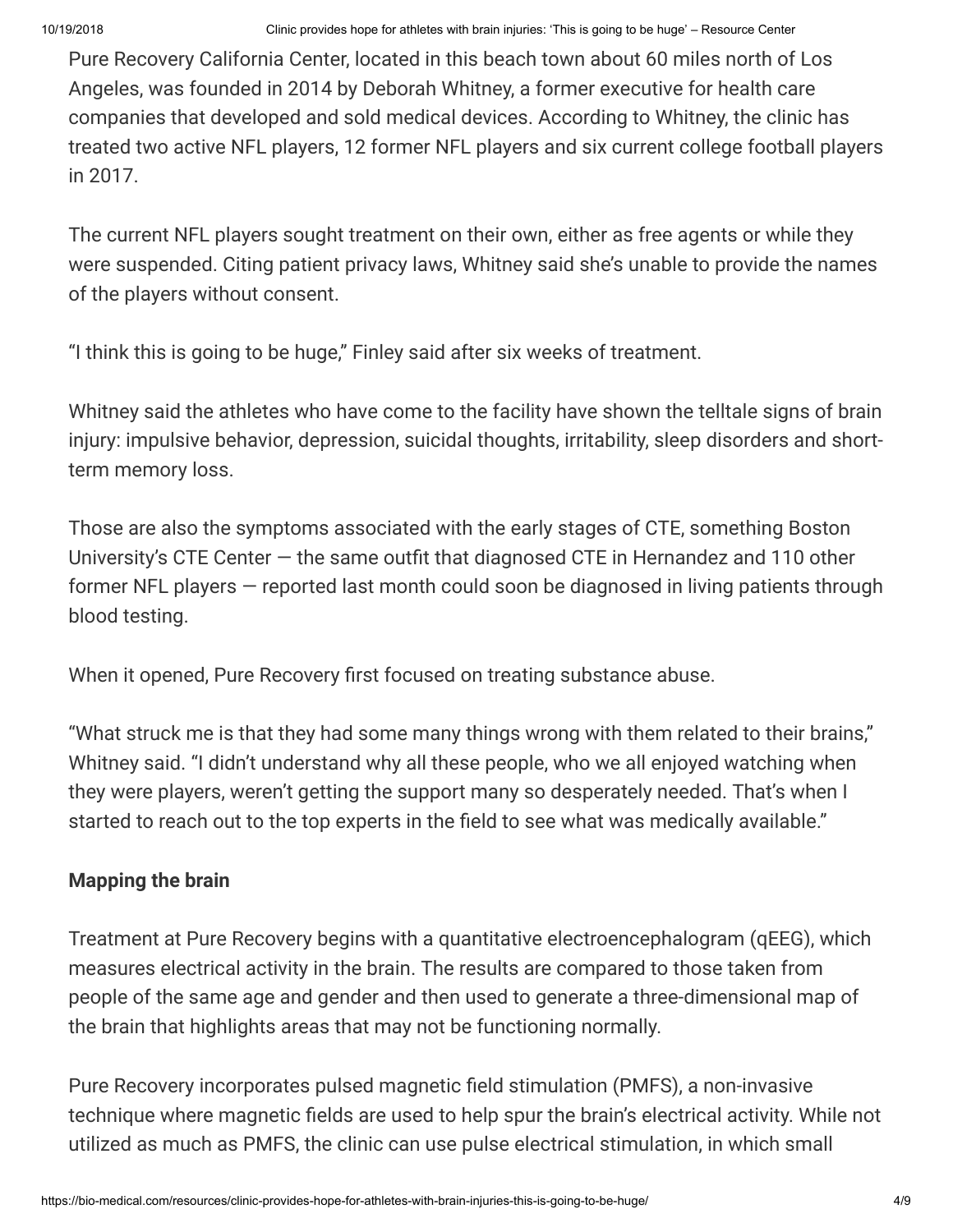electrical currents stimulate nerve cells within targeted areas of the brain. That therapy is derived from the controversial electroshock therapy.

"It's not One Flew Over the Cuckoo's Nest," said Harry Kerasidis, a neurologist who has helped develop Pure Recovery's program. "We have a come a long way since then. One of the nice things about stimulation therapy is that it does not take a lot of energy. You don't have to induce a shock that even results in a twitch and definitely not convulsions."

Finley's initial qEEG test showed that 44% of his brain was dysfunctional. That number improved by 33% after 10 sessions that included playing games aimed at increasing brain activity and neuroplasticity, the brain's ability to form new neural connections and recover from injury. After 30 sessions over six weeks, Finley's brain was measured at 20% dysfunction.

"They showed me where my brain was and that it could have led to my impulsivity," Finley said. "Things began to change. Things started to slow down."

Pure Recovery's therapies have been successful in patients with attentiondeficit/hyperactivity disorder (ADHD) and Parkinson's Disease, and in stroke recovery. However, concussion recovery  $-$  and potentially counteracting CTE  $-$  is a new use of techniques.

Kerasidis said the treatments are limited. A patient whose brain has been inundated with the proteins that scuttle brain function would experience less improvement.

"It'd be like when you have a person with autism," Kerasidis said. "You can do things to help address symptoms, but that person will always have autism."

Because it's a new approach, no research has been published and there is limited understanding of the long-term effectiveness. But two neurological researchers and an NFL team neurologist not affiliated with Pure Recovery told USA TODAY Sports that such treatments could prove fruitful.

Gerwin Schalk, deputy director of the National Center for Adaptive Neurotechnologies, and Moshe Bar, director of Gonda Multidisciplinary Brain Research Center in Israel, said they believe Pure Recovery has struck on the right approach.

"I do believe (the treatments) can aid the body's response, neuroplasticity," Bar said. "I'm optimistic neurofeedback can have some benefits."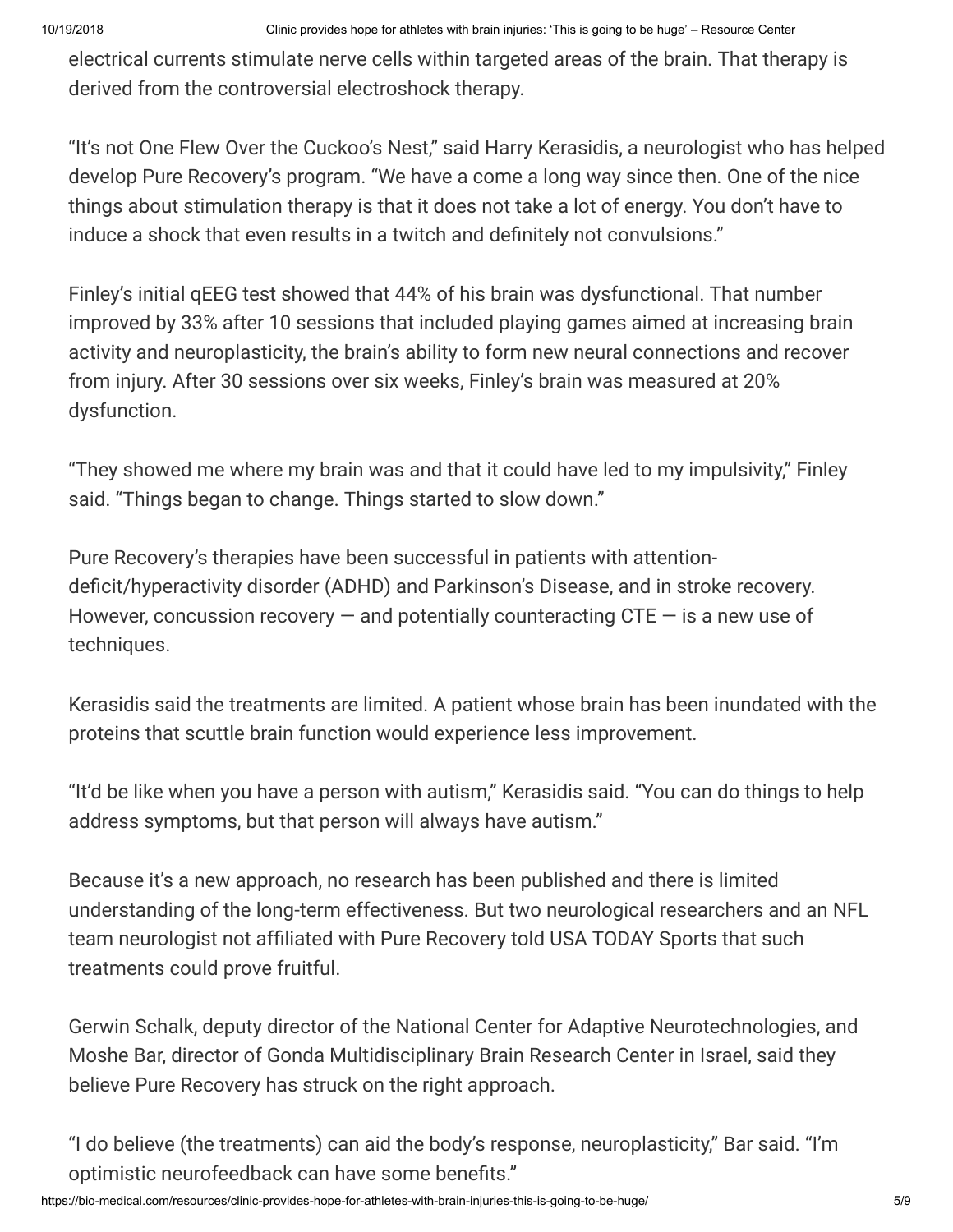Pittsburgh Steelers team neurosurgeon Joseph Maroon, who was on the NFL Committee on Mild Traumatic Brain Injury criticized for its role in the league's initial response to concussion concerns, told USA TODAY Sports that he was impressed with Pure Recovery's operation after a recent visit.

"My goal was to see what's going on," said Maroon, who visited the Pure Recovery on his own accord and not as a representative for the Steelers or the NFL. "They are really doing something good from a scientific basis. It's a principal of rehabilitation now for strokes. Biochemical changes can occur in the brain using our mind to remake, remodel or restructure our brain."

Abdullah says he is sold on Pure Recovery.

"You get to see your brain and see feedback from certain part of your brain not functioning that is causing you to feel down and depressed," said Abdullah, who is a consultant for Pure Recovery and has been in contact with former players. "It took me out of a fog in a couple sessions."

## **The 30-day program**

Abdullah and Finley took part of a 30-day program, which also includes meditation, an organic diet, speech therapy and exercise. The main office is located along the Pacific Ocean and the company has rented two sizable houses nearby for athletes to stay, often with their families who are encouraged to be part of the process.

Abdullah said that approach gives something that many former players lack once their careers are over: structure.

"When you're a guy with \$5 million in your bank account and you remove his identity as a football player  $-$  one he's had since he was kid  $-$  he no longer can think of himself as an athletes," Abdullah said. "You also eliminate the structure he's had along with his support system. There's the blood family and then there's the football family. Now, the football family is gone. You mix that in with the mental health issues like depression and anxiety that may have been the result of concussions, it can lead to a lot of issues. That's why so many of these guys go broke. You basically need a program like this to re-craft a player after retirement."

A 30-day program doesn't come cheap. It runs about \$58,000, although insurance especially for current and recently retired NFL players — often covers a bulk of the tab,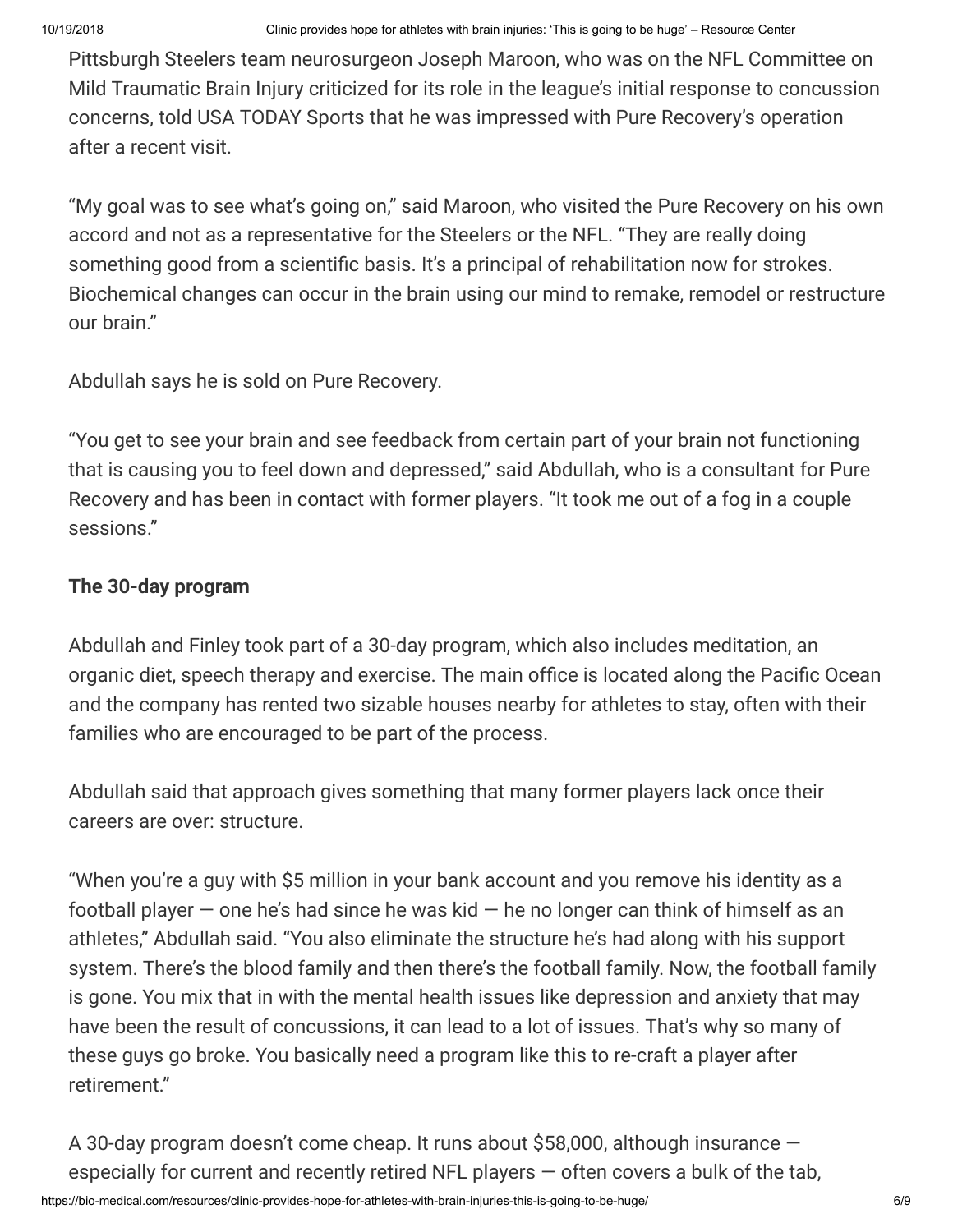Whitney said.

The treatment could spread beyond Pure Recovery and give hundreds of football players hope for their future.

"I wish those players would kneel in protest that there's not enough being done to treat concussion effects for their football brothers who are suffering," Finley said.

[A.J. Perez](https://www.usatoday.com/staff/10046282/aj-perez/), USA TODAY Sports Published 4:02 p.m. ET Oct. 3, 2017 | Updated 5:32 p.m. ET Oct. 3, 2017

Read the full article [here](https://www.usatoday.com/story/sports/nfl/2017/10/03/california-clinic-provides-hope-athletes-brain-injuries-athletes-seek-answers-degenerative-brain-dis/700399001/)

More: [Aaron Hernandez had CTE and that's a huge problem for NFL](https://www.usatoday.com/story/sports/columnist/nancy-armour/2017/09/21/aaron-hernandez-had-cte-and-thats-huge-problem-nfl/691046001/)

More: [Top CTE researcher Ann McKee: Too painful to watch football](https://www.usatoday.com/story/sports/nfl/2017/02/01/cte-research-concussions-football-nfl-ann-mckee/97344852/)

More: CTE: [What we know about the progressive, degenerative disease](https://www.usatoday.com/story/sports/2016/05/25/chronic-traumatic-encephalopathy-cte-what-we-know-nfl/84904008/)

Hacking [the Human Brain with](https://bio-medical.com/resources/hacking-the-human-brain-with-social-marketing/) Social Marketing

A network [neuroscience of](https://bio-medical.com/resources/a-network-neuroscience-of-neurofeedback-for-clinical-translation/) neurofeedback for clinical translation

## Leave a Comment

| ٠ |  |
|---|--|
|---|--|

Email \*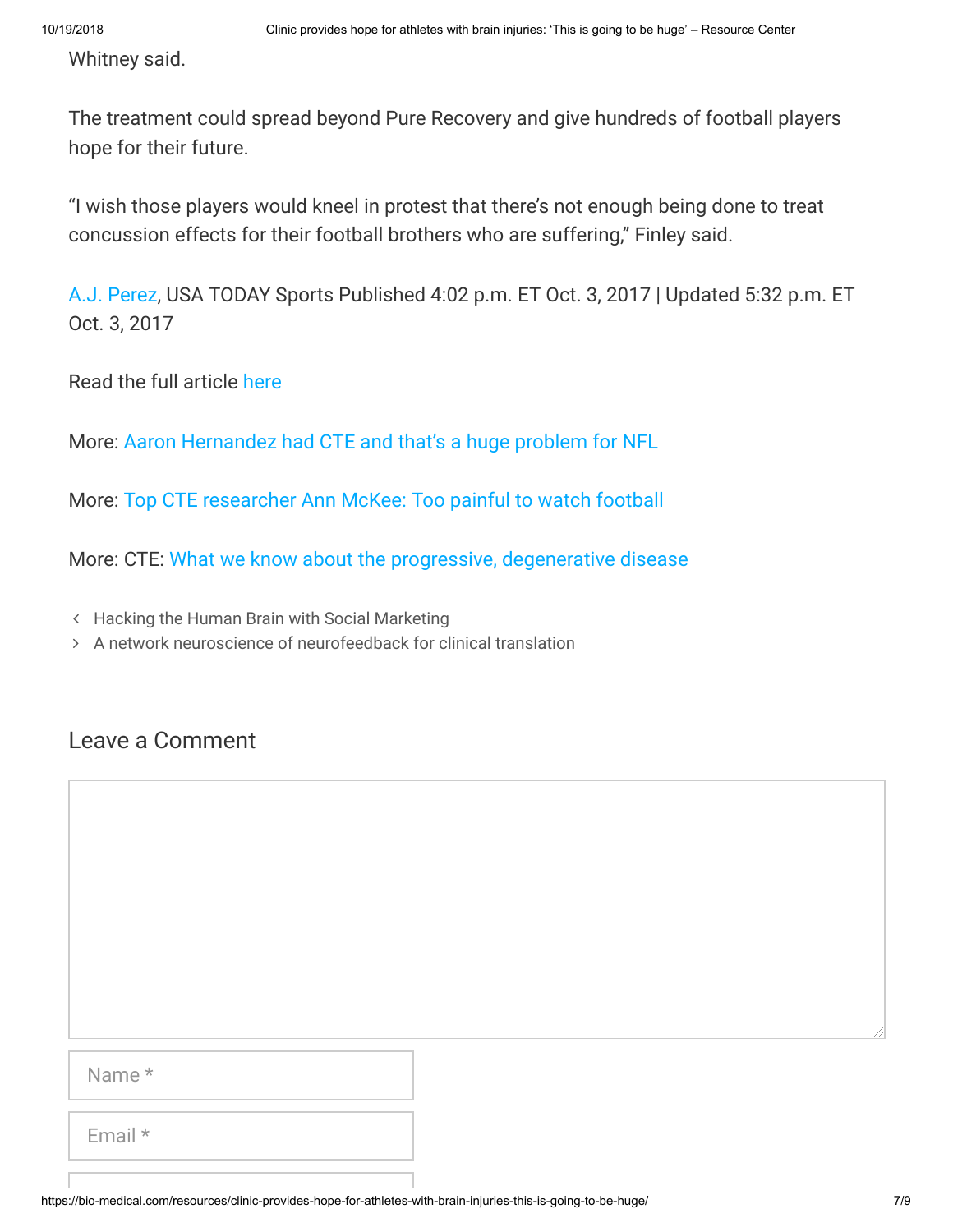**Website** 

Post Comment

### Article Search

Search …

## Calendar of Events

#### **October 26, 2018**

#### **Heart Rate Variability: Applications to Common Medical and Emotional Disorders**

8205 Montréal/Toronto Blvd. Montréal, Québec H4X 1N1

"This workshop is accredited by BCIA to provide 6 hours of accredited continuing education toward BCIA recertification and includes 2 contact hours to review 4 HRV case studies that may be applied to Biofeedback and HRV Biofeedback [Certification." Heart](http://thoughttechnology.com/index.php/workshops) Rate Variability: Applications to Common Medical and Emotional Disorders by Donald Moss, Ph.D., BCB

#### **November 2, 2018**

**SBCNA Conference "Biofeedback and Neurofeedback for Optimal Health and Peak Performance"** ATLANTA, GEORGIA DoubleTree by Hilton Hotel - Buckhead The SBCNA Annual [Conference s](http://sebiofeedback.org/2018-SBCNA-Conference)eeks to examine issues relevant to the principles and practices of training selfregulation, with special attention to biofeedback and neurofeedback.

#### **Western Association for Biofeedback & Neuroscience**

Crowne Plaza, Burlingame, CA 94010, USA WABN is seeking conference proposals for our annual conference in San Francisco. Submit a completed proposal. <https://biofeedbackneuroscience.com/annual-conference/>